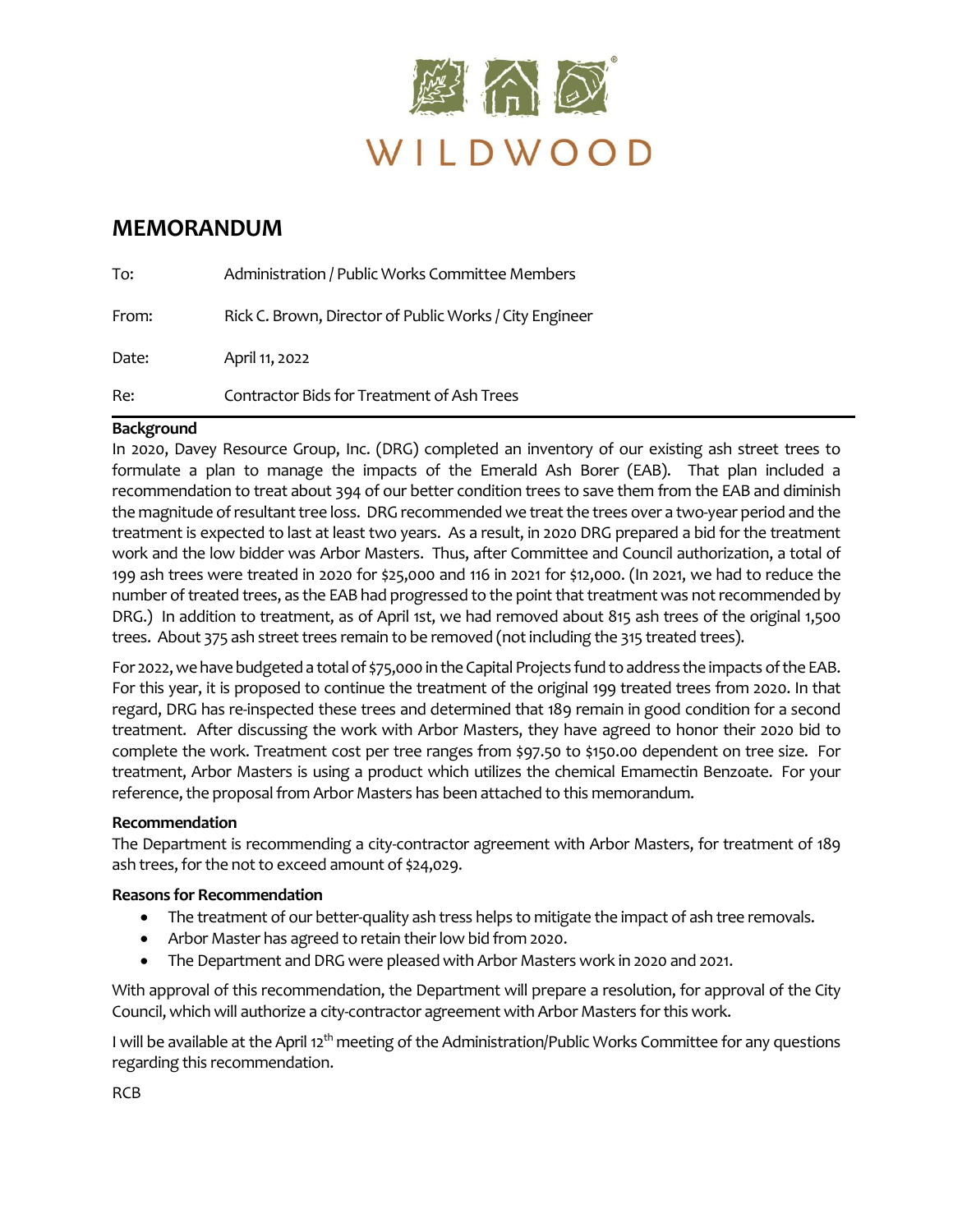## **Exhibit A**



8250 Cole Pkwy Lenexa, KS 66227 913-441-8888 www.ArborMasters.com

# PROPOSAL

Proposal #: 76044 Salesperson: Mark Cantrell [mcantrell@arbormasters.com](mailto:mcantrell@arbormasters.com)

| Proposal For<br>City of Wildwood<br>City of Wildwood<br>16860 Main St<br>Wildwood, MO 63040                                                                      | Location<br>16860 Main St<br>Crestview Dr<br>Wildwood, MO 63040<br>Google | Historic U.S. 66 Walgreens<br>The Wild<br>Main St<br><b>Botanica</b><br>Map data @2022 |
|------------------------------------------------------------------------------------------------------------------------------------------------------------------|---------------------------------------------------------------------------|----------------------------------------------------------------------------------------|
| 2022 EAB                                                                                                                                                         | Terms<br><b>Net 30</b>                                                    |                                                                                        |
| <b>ITEM DESCRIPTION</b>                                                                                                                                          |                                                                           | <b>AMOUNT</b>                                                                          |
| 2) Contract PHC Service<br>189 Ash Trees to be treated to control Emerald Ash Borers.                                                                            |                                                                           | \$24,029.00                                                                            |
| 13" - 15" \$97.50<br>16" - 18" \$115.00<br>19" - 21" \$130.00<br>22" - 24" \$150.00                                                                              |                                                                           |                                                                                        |
| **Record the tag numbers and actual dbh on the list and return that to me upon completion.                                                                       |                                                                           |                                                                                        |
| All work will be completed in accordance with these plans unless subsequent<br>changes are agreed upon in writing. Balances not paid by the due date are subject | PROPOSAL SUBTOTAL                                                         | \$24,029.00                                                                            |
| to late fees.                                                                                                                                                    | <b>SALES TAX</b>                                                          | \$0.00                                                                                 |
| Pricing is good for 30 days from the date of this Proposal.                                                                                                      | PROPOSAL TOTAL                                                            | \$24,029.00                                                                            |

#### Signature

x

Please sign here to accept the terms and conditions

Date